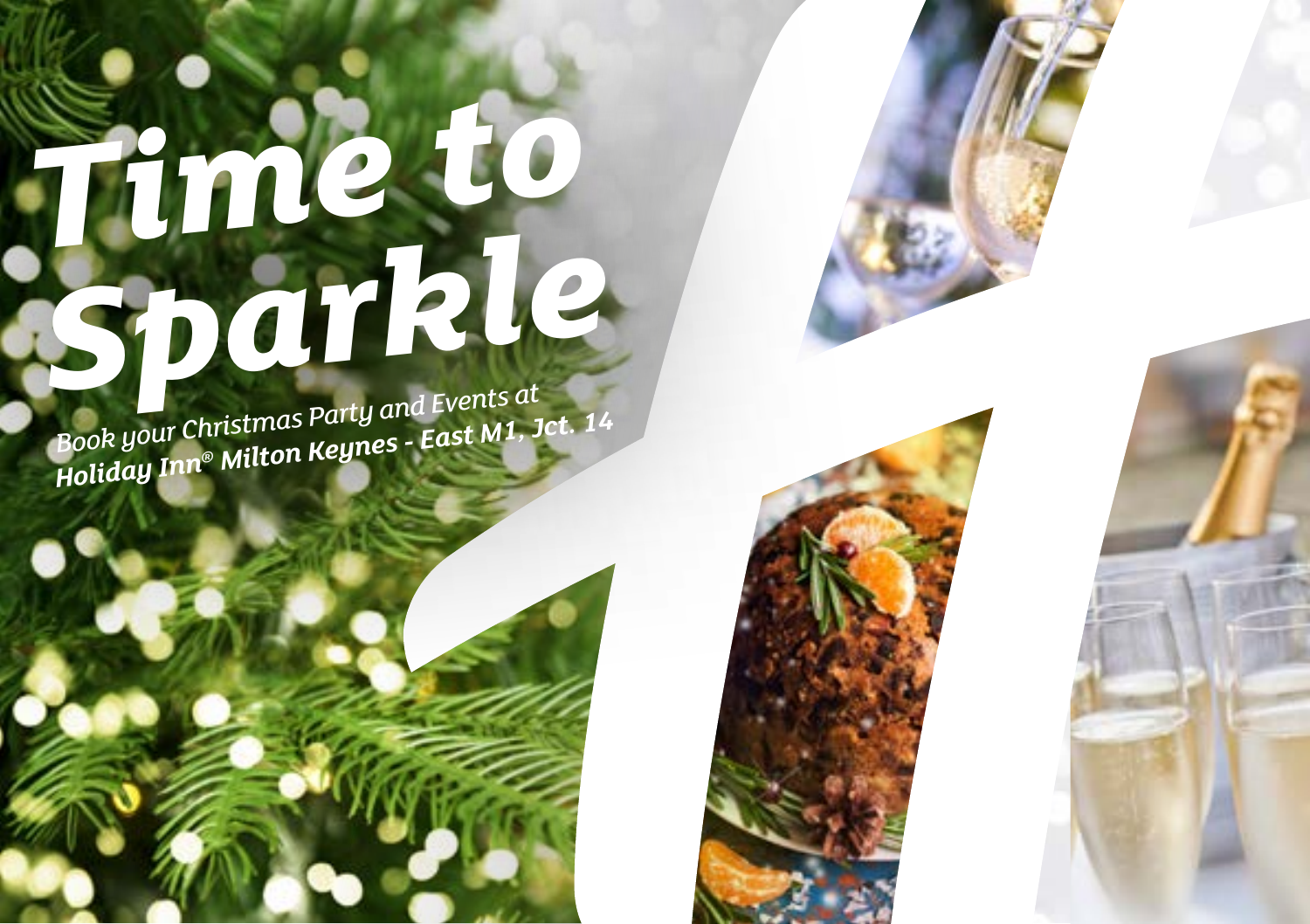Why not join us at the Holiday Inn Milton Keynes - East M1, Jct. 14 to celebrate Christmas 2022 in style?

Whether you're looking to organise a spectacular Christmas party for colleagues, a festive night out for friends or a celebratory feast with loved ones, we've got the perfect package for you.

### *Celebrate with us*



2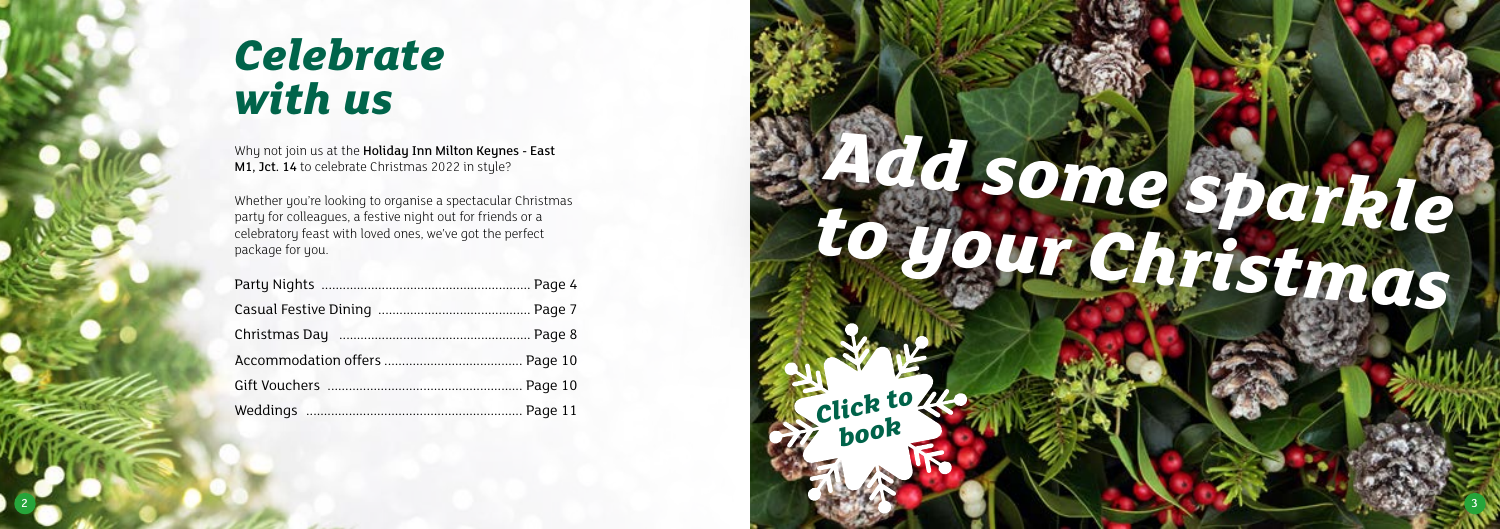# *[Party Nights](https://miltonkeynes-east.hichristmas.co.uk)*

Join us for an amazing Christmas party atmosphere at one of our festive party nights. Our function rooms can accommodate up to 190 guests and feature private dancefloor and bar area.

#### *Dance Through the Decades*

Saturdays: 3<sup>rd</sup>, 10<sup>th</sup> & 17<sup>th</sup> December **21st January**

A glass of chilled fizz will be waiting for you upon arrival at our festive party night. Enjoy a three course meal and then dance the night away with our DJ who will take you through the decades with all the party classics!

**£34.95 per adult**

*Click to book*

**Fridays: 18th & 25th November 2nd, 9th & 23rd December**

#### *Meet, Stay and Party*

Work, rest and play! Join us throughout November, December or January with your colleagues for a full-day meeting, your choice of celebration in the evening, overnight accommodation and breakfast the following day. Plan your end-of-year meeting today! Please enquire for availability and pricing.

#### *Private Parties*

From intimate family gatherings to large corporate parties, we have functions rooms available to hire based on your requirements. Please contact us so we can help you plan your perfect celebration. Minimum numbers apply. Prices available upon request. Pre-booking only and subject to availability. Dates sell fast so enquire today!



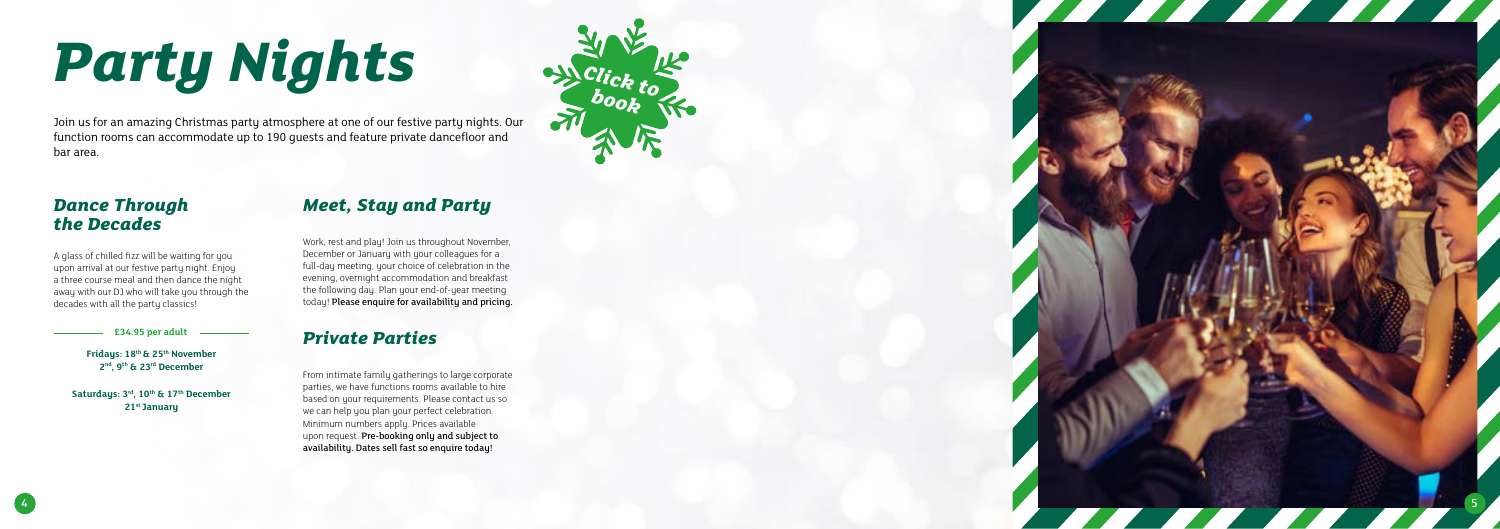# *[Casual Festive](https://miltonkeynes-east.hichristmas.co.uk) Dining*

Whether you're looking to organise a spectacular Christmas dinner for colleagues, a festive lunch for friends or a celebratory feast with loved ones, we've got the perfect event for you.

#### *Festive Lunch*

Our festive lunches are perfect for any occasion, whether you want to spend time with family, friends or work colleagues. Includes a glass of fizz upon arrival and a three-course festive meal.

**Available seven days a week. (subject to availability). Pre-booking essential. Call 03333 209 340 opt 4 to book.**

#### *Pizza and Prosecco*

Pizza and Prosecco = Perfect! Book today so you can enjoy a pizza and a glass of Prosecco each in the relaxed atmosphere of our lounge.

#### **£14.95 per person**

#### *Festive Fizz Afternoon Tea*

Enjoy a festive afternoon tea, including tea & coffee and a refreshing glass of fizz! The perfect treat for anyone to enjoy. It also includes a selection of sandwiches, scones with cream & jam and a mouthwatering slice of seasonal cake.



#### **£18.00 per person**



**From £17.95 per person**

**Available every Tuesday and Thursday throughout December at 12pm, 12:30pm and 1pm. Pre-booking essential, available to book online.** 

**Fridays and Sundays throughout December at 5pm, 6pm and 6:30pm. Available to book online.**

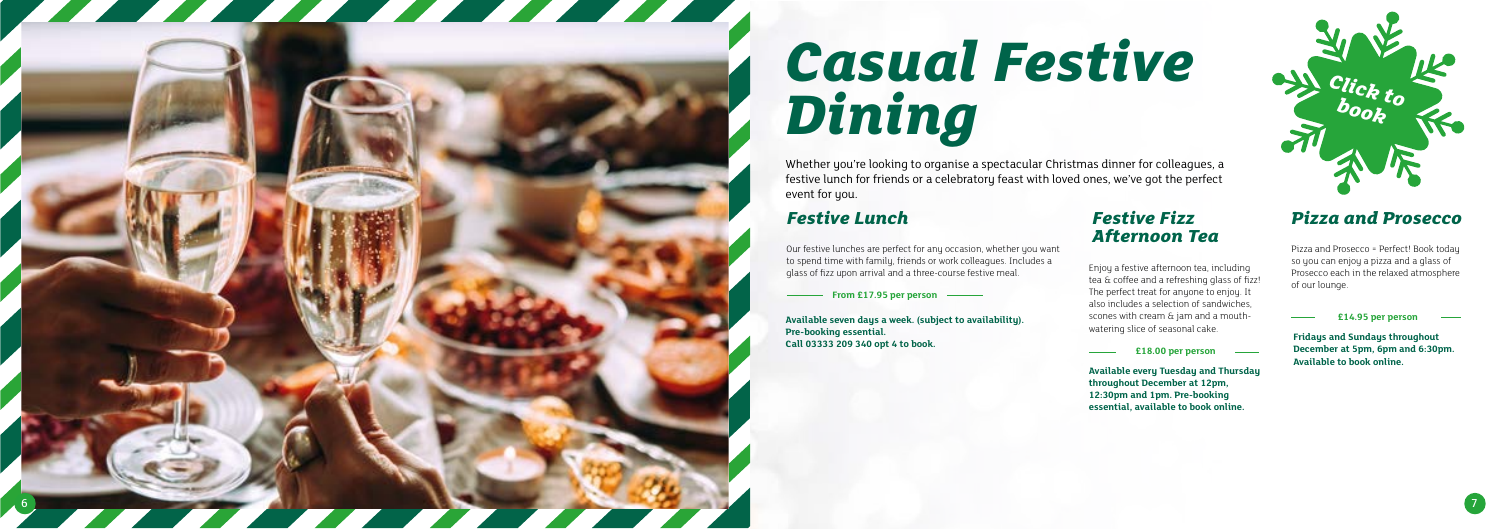## *[Christmas](https://miltonkeynes-east.hichristmas.co.uk)  Day*

**£64.95 per adult** <u> The Communication of the Communication of the Communication of the Communication of the Communication of the Communication of the Communication of the Communication of the Communication of the Communication of the Commun</u>

Nothing brings the true feeling of Christmas Day closer than a delicious festive lunch with your nearest and dearest. Enjoy a fantastic three course meal with tea & coffee to finish, leaving us to do the dishes! A gift for the children will be provided. Christmas Day lunch will be in The Carrington and Lovett Suites.

**£32.00 per child (aged 3-12 years)**

**Under 3's eat free**

### *Menus to follow*



**Sunday 25th December Sittings available at 12.30pm and 1.30pm**



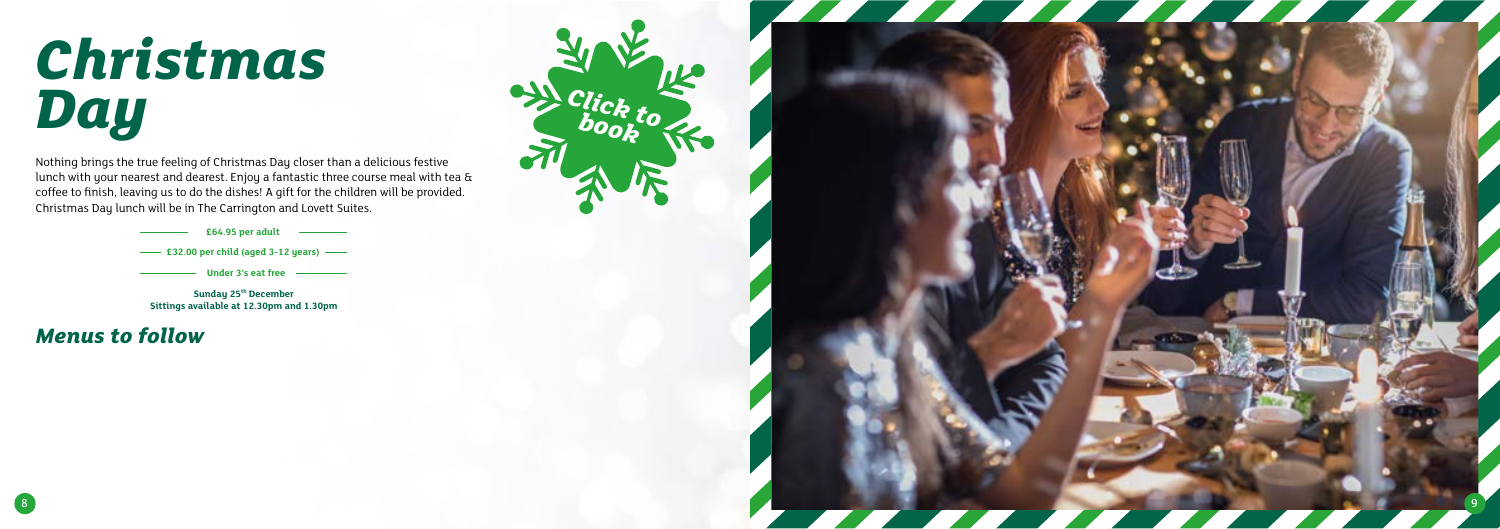### *Stay With Us*

Why not make a night of it and enjoy our special Christmas rates? Room types include standard double, family and twin. Take advantage of up to 20% off our best flexible, bed and breakfast rate. No deposit required and can be cancelled free of charge up to 48 hours prior to arrival.

### *Gift Vouchers*  $-$  Up to 20% off  $-$

We are excited to share with you the amazing gift vouchers we now have available at Holiday Inn Milton Keynes - East M1, Jct. 14. From delightful afternoon teas to overnight break packages, there's a gift for everyone. Give the gift of travel this year!



Christmas is such a wonderful time of year, why not consider having a festive wedding celebration? Our weddings are [available all year round and our fantastic wedding team will work with you to ensure you get everything you desire to](http://www.hi-miltonkeynes-east.co.uk/weddings)  make your special day a dream come true.



#### Contact us to start creating a wedding that's you, or click to find out more about our weddings



# A WEDDING THAT'S YOU